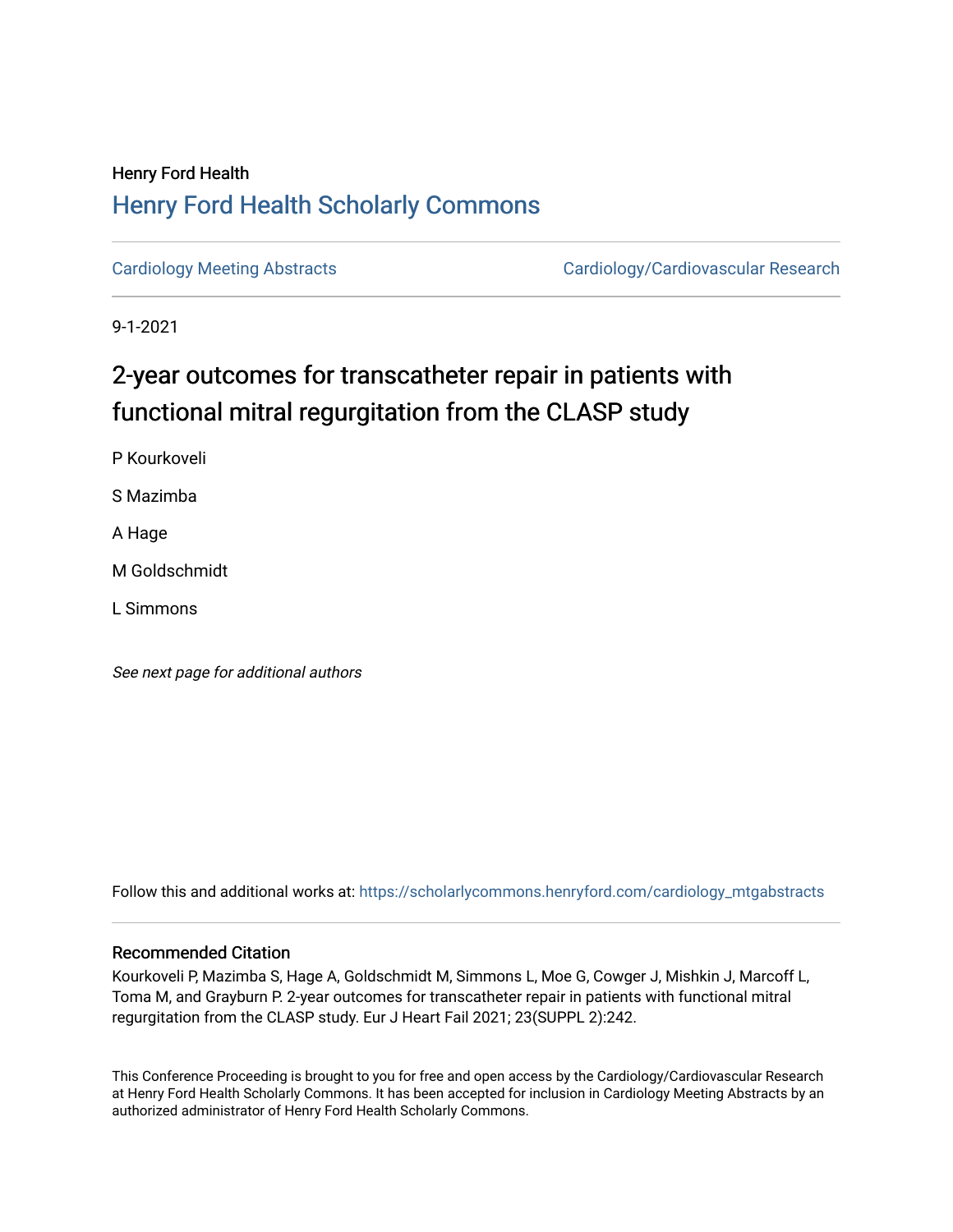## Authors

P Kourkoveli, S Mazimba, A Hage, M Goldschmidt, L Simmons, G Moe, Jennifer A. Cowger, J Mishkin, L Marcoff, M Toma, and P Grayburn